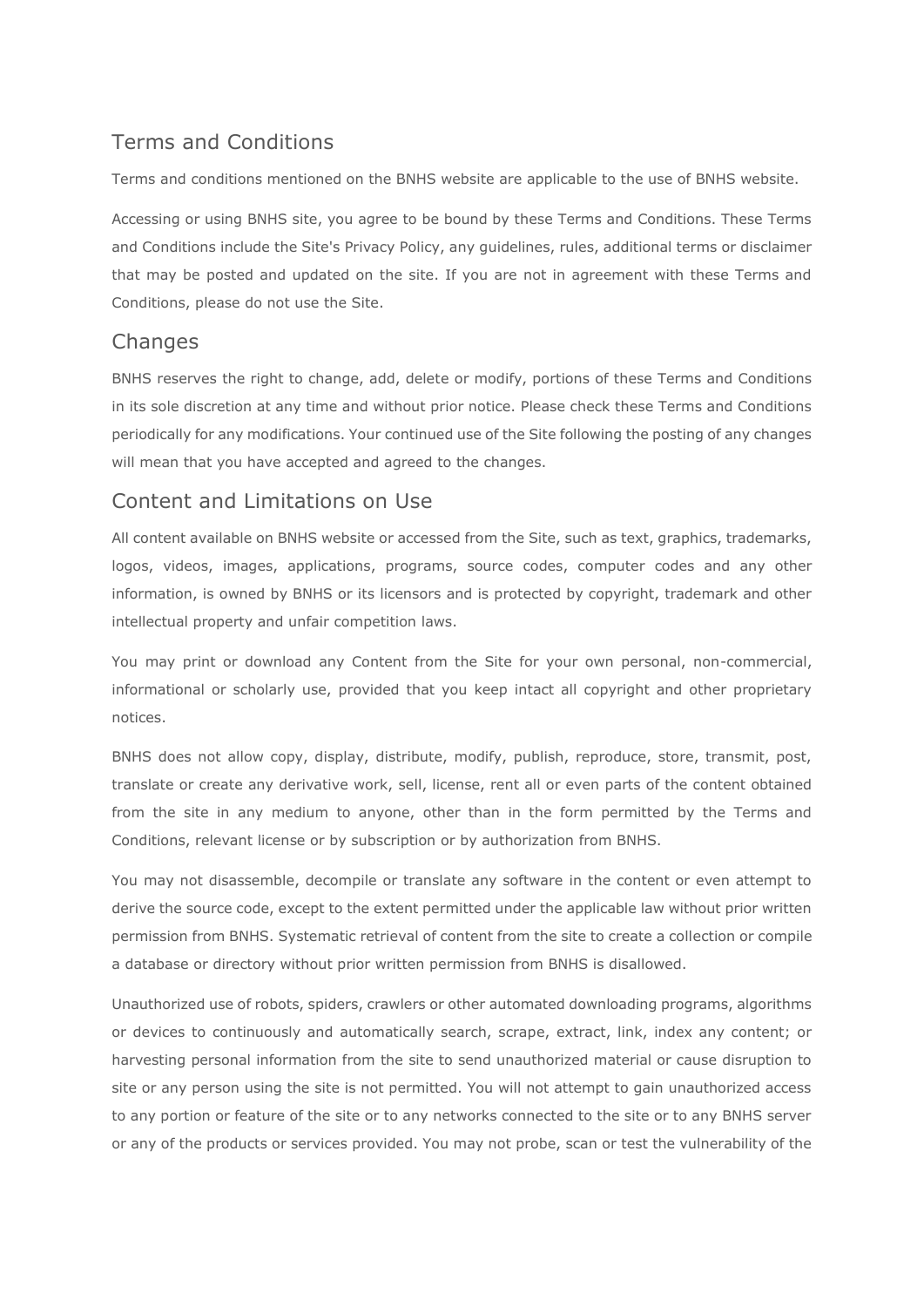site or any network connected to the site or breach the security or authentication measures on the site or any network connected to the site.

No part of the site may be used to publish or distribute any information which is illegal, violates or infringes upon the rights of any other person, which is defamatory, abusive, hateful, profane, pornographic, threatening or vulgar and contains errors, viruses or other harmful components, or which is otherwise actionable at law. BNHS may at any time exercise editorial control over the content of the site.

Without prior approval from BNHS, no promotional activity like advertising, any promotional material or soliciting other users to use any goods or services can be carried out. No business or activity prohibited by law is permitted such as soliciting subscribers or users to utilize any other services. Download and redistribute of public information or shareware for personal gain is not permitted.

#### Rights and Permissions

Questions about authorization and request for permission to publish, reproduce, distribute display or derive any work from any BNHS published work, images or any other work should be directed to Bombay Natural History Society.

#### Material Provided to Us or Posted On or Through the Site

BNHS will not claim ownership for any content or application provided by users or third parties including feedback, suggestions, blogs, message boards, forums. chat rooms and so on. BNHS will not be responsible for accuracy of such information. However, by posting, uploading, inputting, providing or submitting, you grant BNHS sub-licencees a royalty-free perpetual, irrevocable, worldwide non-exclusive rights and license to display, publish and otherwise use your submission in any format in connection with the operation of our respective business. BNHS is under no obligation to display or otherwise use any Submission you may provide. The site may remove any Submission at any time under it's sole discretion. By Posting a Submission, you also warrant and represent that you own or otherwise control all of the rights to your Submission including, without limitation, all the rights necessary for granting the permission specified above.

We shall have the right, but not the obligation, to monitor Submissions to determine compliance with these Terms and Conditions and any operating rules we establish and to satisfy any law, regulation or authorized government request. We shall have the right in our sole discretion to edit, refuse to post, or remove any Submission.

#### Notification of Infringement

Incase any alleged intellectual property infringement is noted, an alert has to be directed to Bombay Natural History Society, over [info@bnhs.org](mailto:info@bnhs.org)

### Other Terms and Conditions